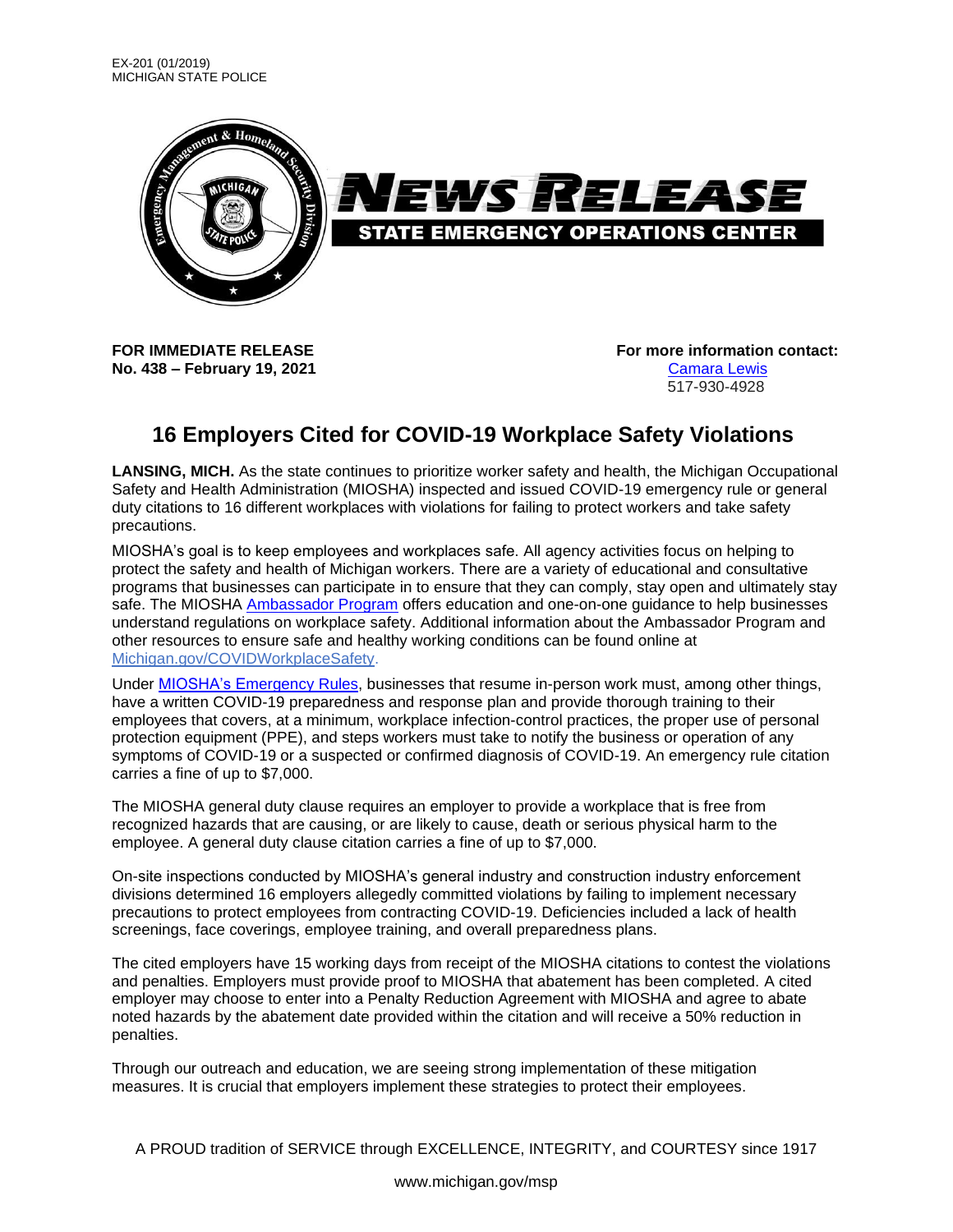The latest MIOSHA citations were issued to the below companies for the following issues:

## **COVID-19 Emergency Rules Citations**

- **Belle Tire** in Woodhaven, MI was fined \$4,000 for violations of COVID-19 workplace safety requirements; including not removing an employee from the workplace suspected of having COVID-19, no physical barriers installed, and inadequately training employees on safeguards related to COVID-19. The inspection was initiated in response to an employee complaint, [view full](https://www.michigan.gov/documents/leo/citations-1507293-Belle_Tire_716673_7.pdf)  [citation document.](https://www.michigan.gov/documents/leo/citations-1507293-Belle_Tire_716673_7.pdf)
- **Adrian Urgent Care** in Adrian, MI was cited for an other-than-serious violation of COVID-19 workplace safety requirements including not maintaining daily health screenings for all visitor that enter the workplace. The inspection was initiated in response to an employee complaint, [view full](https://www.michigan.gov/documents/leo/Adrian_Urgent_Care_716685_7.pdf)  [citation document.](https://www.michigan.gov/documents/leo/Adrian_Urgent_Care_716685_7.pdf)
- **Bloxsom Roofing and Siding Company** of Traverse City, MI was fined \$2,800 for violations of COVID-19 workplace safety requirements for not developing a preparedness and response plan, no documentation of daily health screenings, no disinfectant, no COVID-19 safety coordinator, and no face coverings worn on site. Total penalties, including other workplace violations, were \$7,200. The inspection was initiated as a planned-programmed inspection, [view full citation](https://www.michigan.gov/documents/leo/Bloxsom_Roofing_and_Siding_716688_7.pdf)  [document.](https://www.michigan.gov/documents/leo/Bloxsom_Roofing_and_Siding_716688_7.pdf)
- **Bush Brothers Asphalt Paving, Inc.** of Farmington Hills, MI was cited for an other-than-serious violation of Coronavirus Disease 2019 Emergency Rules, specifically the lack of a preparedness and response plan. Total penalties, including other workplace violations, were \$400. The inspection was initiated as a planned-programmed inspection, [view full citation document.](https://www.michigan.gov/documents/leo/Bush_Brothers_Asphalt_Paving_Inc_716694_7.pdf)
- **Dana Incorporated** in Saint Clair, Michigan, was fined \$4,000 for violations of COVID-19 workplace safety requirements including failure to require face coverings when social distancing could not be maintained, not contacting the local health department when three known positive COVID-19 cases were detected at the workplace, and not maintaining a record of employee COVID-19 training, daily health screenings, and notification to the local health department of known COVID-19 cases at the workplace. The inspection was initiated as part of the MIOSHA COVID-19 Retail State Emphasis Program, [view full citation document.](https://www.michigan.gov/documents/leo/Dana_Incorporated_716700_7.pdf)
- **Multi-Shores Development, L.L.C.** of Traverse City, MI was fined \$1,000 for violations of COVID-19 workplace safety requirements for lack of a preparedness and response plan and no face coverings. Total penalties, including other workplace violations, were \$8,100. The inspection was initiated as a planned-programmed inspection, [view full citation document.](https://www.michigan.gov/documents/leo/Multi_-_Shores_Development_LLC_716712_7.pdf)
- **Allied Gutter Co.** of Romulus, MI was cited for an other-than-serious violation of Coronavirus Disease 2019 Emergency Rules, specifically the lack of a preparedness and response plan. Total penalties, including other workplace violations, were \$3,700. The inspection was initiated as a planned-programmed inspection, [view full citation document.](https://www.michigan.gov/documents/leo/Allied_Gutter_Co_716729_7.pdf)
- **Complete Maintenance & Cabinetry Inc.** of Algonac, MI was fined \$2,800 for violations of COVID-19 workplace safety requirements including lack of a preparedness and response plan, failing to train employees on COVID-19 control strategies, lack of social distancing, and lack of face coverings when workers could not consistently maintain six feet of social distancing. Total penalties, including other workplace violations, were \$5,360. The inspection was initiated as a planned-programmed inspection, [view full citation document.](https://www.michigan.gov/documents/leo/Complate_Maintenance__Cabinetry_Inc._716733_7.pdf)
- **Spartan Precision Machining Inc.** was fined \$2,800 for violations of the emergency rules for COVID-19 workplace safety requirements including not developing and implementing a written COVID-19 preparedness and response plan, not conducting daily entry self-screen protocols, not requiring face coverings to be worn when employees cannot consistently maintain 6 feet of

A PROUD tradition of SERVICE through EXCELLENCE, INTEGRITY, and COURTESY since 1917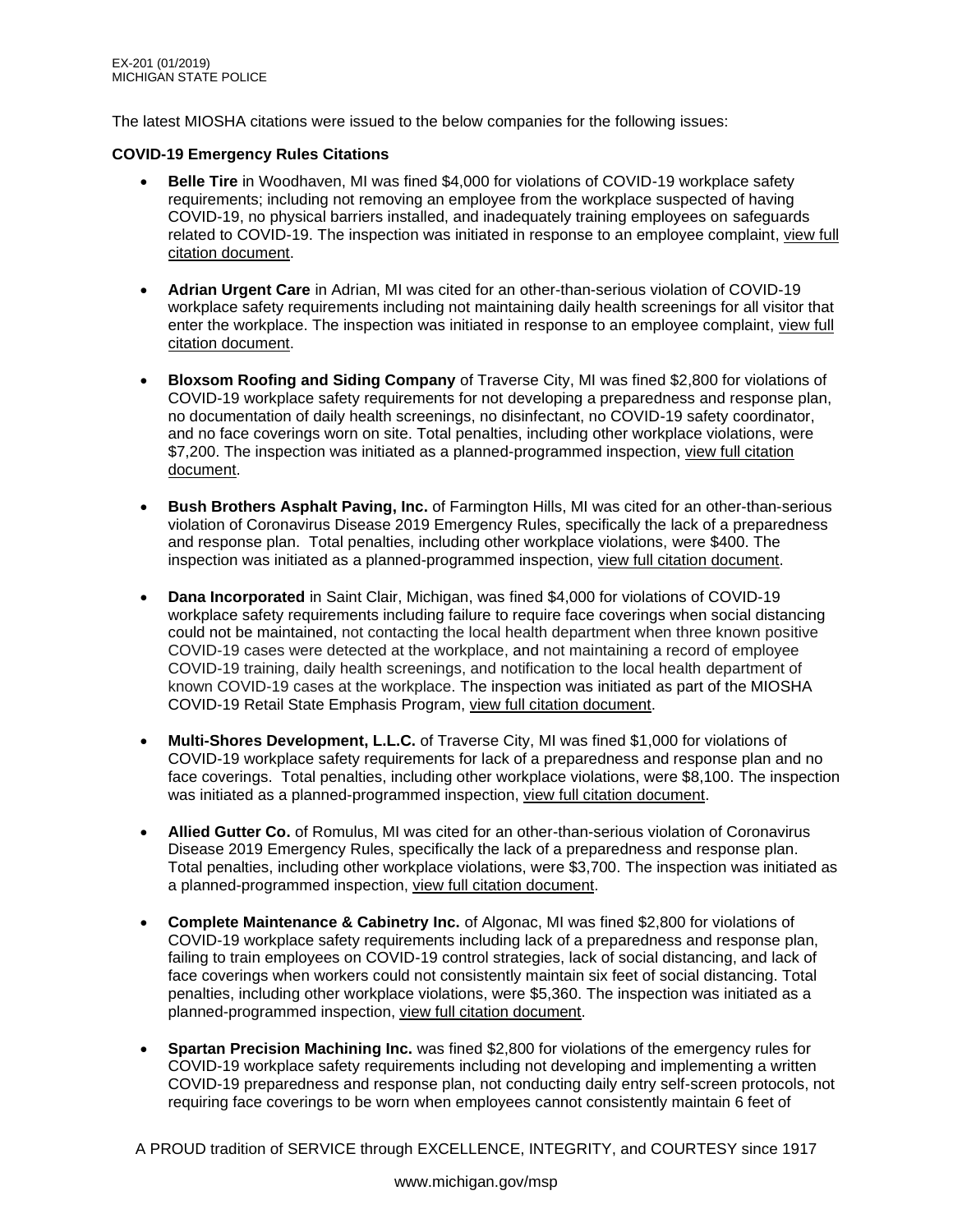separation, and not providing training to employees on SARS-CoV-2 and COVID-19. This inspection was initiated in response to an employee complaint, [view full citation](https://www.michigan.gov/documents/leo/Spartan_Precision_Machining_716738_7.pdf) document.

- **J&N Electric, Inc.** of Ishpeming, MI was fined \$400 for violations of COVID-19 workplace safety requirements for not developing a preparedness and response plan, no documentation of daily health screenings, not providing COVID-19 training, and no face coverings worn on site. Total penalties, including other workplace violations, were \$2,000. The inspection was initiated as a planned-programmed inspection, [view full citation document.](https://www.michigan.gov/documents/leo/JN_Electric_Inc._716741_7.pdf)
- **Royal Roofing Co** of Lake Orion, MI was fined \$3,000 for a serious violation of Coronavirus Disease 2019 Emergency Rules, specifically the lack of a face coverings when workers could not consistently maintain 6 feet of social distance from other employees. Total penalties, including other workplace violations, were \$8,400. The inspection was initiated as a planned-programmed inspection, [view full citation document.](https://www.michigan.gov/documents/leo/Royal_Roofing_Co._716745_7.pdf)
- **Fusco Construction, LLC** of Dundee, MI was fined \$1,000 for serious violations of Coronavirus Disease 2019 Emergency Rules, specifically the lack of a preparedness plan, no face coverings, no hand sanitizer or washing facilities, not performing daily health screening of employees and no COVID-19 safety coordinator. Total penalties, including other workplace violations, were \$4,100. The inspection was initiated as a planned-programmed inspection, [view full citation](https://www.michigan.gov/documents/leo/Fusco_Construction_LLC_716748_7.pdf)  [document.](https://www.michigan.gov/documents/leo/Fusco_Construction_LLC_716748_7.pdf)

## **General Duty Citations**

- **Custom Electric LLC.** in Wixom, Michigan was fined \$2,800 for violations of COVID-19 workplace safety requirements including failure to train employees on COVID-19, failure to conduct the daily health screening including a questionnaire, failure to require face coverings, and failure to maintain social distancing. The inspection was initiated in response to a reinspection assignment, [view full citation document.](https://www.michigan.gov/documents/leo/Custom_Electric_LLC_716680_7.pdf)
- **Stork Construction LLC.** of Bingham, Mi. was fined \$500 for violations of COVID- 19 workplace safety requirements including lack of a preparedness and response plan, failing to train employees on COVID- 19 control strategies, lack of social distancing, and lack of face coverings when workers could not consistently maintain six feet of social distancing. Total penalties including other workplace violations were \$1,000. The inspection was initiated as a plannedprogram inspection, [view full citation document.](https://www.michigan.gov/documents/leo/Stork_Construction_LLC_716696_7.pdf)
- **ACME Wire & Iron Works** in Detroit, MI was fined \$400 for violations of COVID-19 workplace safety requirements including failing to conduct the daily health screening and not ensuring face coverings were utilized. Total penalties including other workplace violations were \$4,400. The inspection was initiated in response to a programmed assignment, [view full citation document.](https://www.michigan.gov/documents/leo/ACME_Wire__Iron_Works_716698_7.pdf)
- **AMB Construction LLC** of Mount Clemens, MI was fined \$2,100 for violations of COVID-19 workplace safety requirements including lack of a preparedness and response plan, failing to train employees on COVID-19 control strategies, lack of social distancing, and lack of face coverings when workers could not consistently maintain six feet of social distancing. Total penalties, including other workplace violations, were \$2,900. The inspection was initiated as a plannedprogrammed inspection, [view full citation document.](https://www.michigan.gov/documents/leo/AMB_Construction_LLC_716749_7.pdf)

A complete [list of MIOSHA COVID-19 workplace safety citations](https://gcc02.safelinks.protection.outlook.com/?url=https%3A%2F%2Flnks.gd%2Fl%2FeyJhbGciOiJIUzI1NiJ9.eyJidWxsZXRpbl9saW5rX2lkIjoxMTEsInVyaSI6ImJwMjpjbGljayIsImJ1bGxldGluX2lkIjoiMjAyMTAxMjIuMzM4MDc3MjEiLCJ1cmwiOiJodHRwczovL3d3dy5taWNoaWdhbi5nb3YvZG9jdW1lbnRzL2xlby9jaXRhdGlvbnNfc3VtbWFyeV83MDAxNDdfNy5wZGYifQ.9uw8GlL7t_c2GgX6GnbFEUke029Tj5oJqa4hvR6MKeg%2Fs%2F1121837222%2Fbr%2F93493684815-l&data=04%7C01%7Cabendrothc%40michigan.gov%7Cc77bcf30ffb548b18d0708d8bf08607f%7Cd5fb7087377742ad966a892ef47225d1%7C0%7C0%7C637469389987969004%7CUnknown%7CTWFpbGZsb3d8eyJWIjoiMC4wLjAwMDAiLCJQIjoiV2luMzIiLCJBTiI6Ik1haWwiLCJXVCI6Mn0%3D%7C1000&sdata=vBSseyCi7TqEcRkfuWW1YINE5ty4ZoF%2BAIXshH1DQo8%3D&reserved=0) is available online.

The [Michigan.gov/COVIDWorkplaceSafety](https://gcc02.safelinks.protection.outlook.com/?url=https%3A%2F%2Flnks.gd%2Fl%2FeyJhbGciOiJIUzI1NiJ9.eyJidWxsZXRpbl9saW5rX2lkIjoxMTIsInVyaSI6ImJwMjpjbGljayIsImJ1bGxldGluX2lkIjoiMjAyMTAxMjIuMzM4MDc3MjEiLCJ1cmwiOiJodHRwczovL3d3dy5taWNoaWdhbi5nb3YvbGVvLzAsNTg2Myw3LTMzNi0xMDAyMDctLS0sMDAuaHRtbCJ9.3mw3X3sPswUrhm9trwjvtaR4Q3fi-EuQxRWIisOaYaY%2Fs%2F1121837222%2Fbr%2F93493684815-l&data=04%7C01%7Cabendrothc%40michigan.gov%7Cc77bcf30ffb548b18d0708d8bf08607f%7Cd5fb7087377742ad966a892ef47225d1%7C0%7C0%7C637469389987969004%7CUnknown%7CTWFpbGZsb3d8eyJWIjoiMC4wLjAwMDAiLCJQIjoiV2luMzIiLCJBTiI6Ik1haWwiLCJXVCI6Mn0%3D%7C1000&sdata=CiVIM11ZcxJ9YGG2%2Fg00exQH%2B9Q%2BjUETW6KUYQ9tJaI%3D&reserved=0) online resource includes factsheets, educational videos, a [sample COVID-19 preparedness and response plan,](https://gcc02.safelinks.protection.outlook.com/?url=https%3A%2F%2Flnks.gd%2Fl%2FeyJhbGciOiJIUzI1NiJ9.eyJidWxsZXRpbl9saW5rX2lkIjoxMTMsInVyaSI6ImJwMjpjbGljayIsImJ1bGxldGluX2lkIjoiMjAyMTAxMjIuMzM4MDc3MjEiLCJ1cmwiOiJodHRwczovL3d3dy5taWNoaWdhbi5nb3YvZG9jdW1lbnRzL2xlby9sZW9fbWlvc2hhX2NldDU3MDBfNjkxMjQwXzcuZG9jIn0.sXREdvKGo0y2LNTp9ENwZaxoasDe1p5G9F2nniAxvSI%2Fs%2F1121837222%2Fbr%2F93493684815-l&data=04%7C01%7Cabendrothc%40michigan.gov%7Cc77bcf30ffb548b18d0708d8bf08607f%7Cd5fb7087377742ad966a892ef47225d1%7C0%7C0%7C637469389987978960%7CUnknown%7CTWFpbGZsb3d8eyJWIjoiMC4wLjAwMDAiLCJQIjoiV2luMzIiLCJBTiI6Ik1haWwiLCJXVCI6Mn0%3D%7C1000&sdata=03MMVOOSY3yoZEiQQxcdS4pD5Fy5KktBMxVQWSXyeog%3D&reserved=0) [best practices that employees need to follow](https://gcc02.safelinks.protection.outlook.com/?url=https%3A%2F%2Flnks.gd%2Fl%2FeyJhbGciOiJIUzI1NiJ9.eyJidWxsZXRpbl9saW5rX2lkIjoxMTQsInVyaSI6ImJwMjpjbGljayIsImJ1bGxldGluX2lkIjoiMjAyMTAxMjIuMzM4MDc3MjEiLCJ1cmwiOiJodHRwczovL3d3dy5taWNoaWdhbi5nb3YvZG9jdW1lbnRzL2xlby9Xb3JrcGxhY2VfR3VpZGVsaW5lc19GYWN0c2hlZXQtRW1wbG95ZWVzX1JFVl82OTIzNzBfNy5wZGYifQ.zQw9lcVmNaRV64BZATvOY0YGJ7GX7NmUOlg5kfUtSUE%2Fs%2F1121837222%2Fbr%2F93493684815-l&data=04%7C01%7Cabendrothc%40michigan.gov%7Cc77bcf30ffb548b18d0708d8bf08607f%7Cd5fb7087377742ad966a892ef47225d1%7C0%7C0%7C637469389987978960%7CUnknown%7CTWFpbGZsb3d8eyJWIjoiMC4wLjAwMDAiLCJQIjoiV2luMzIiLCJBTiI6Ik1haWwiLCJXVCI6Mn0%3D%7C1000&sdata=zVL1QwuucFEvc0G5hZKSrYkbMFBCTRyRieonLIzW%2B5A%3D&reserved=0) and a [reopening checklist](https://gcc02.safelinks.protection.outlook.com/?url=https%3A%2F%2Flnks.gd%2Fl%2FeyJhbGciOiJIUzI1NiJ9.eyJidWxsZXRpbl9saW5rX2lkIjoxMTUsInVyaSI6ImJwMjpjbGljayIsImJ1bGxldGluX2lkIjoiMjAyMTAxMjIuMzM4MDc3MjEiLCJ1cmwiOiJodHRwczovL3d3dy5taWNoaWdhbi5nb3YvZG9jdW1lbnRzL2xlby9Xb3JrcGxhY2VfR3VpZGVsaW5lcy1SZW9wZW5pbmdfQ2hlY2tsaXN0XzY5MjAyMV83LnBkZiJ9.nJ9A9Yn4VFsJzz5hWItecKSsq49ESlZq5InkGIYJUpI%2Fs%2F1121837222%2Fbr%2F93493684815-l&data=04%7C01%7Cabendrothc%40michigan.gov%7Cc77bcf30ffb548b18d0708d8bf08607f%7Cd5fb7087377742ad966a892ef47225d1%7C0%7C0%7C637469389987988913%7CUnknown%7CTWFpbGZsb3d8eyJWIjoiMC4wLjAwMDAiLCJQIjoiV2luMzIiLCJBTiI6Ik1haWwiLCJXVCI6Mn0%3D%7C1000&sdata=QpmPUCkbi%2FTxGP7ySu5CfDSAS2qnJ4mFOtvwUKCPTKc%3D&reserved=0) to help businesses put safeguards in place.